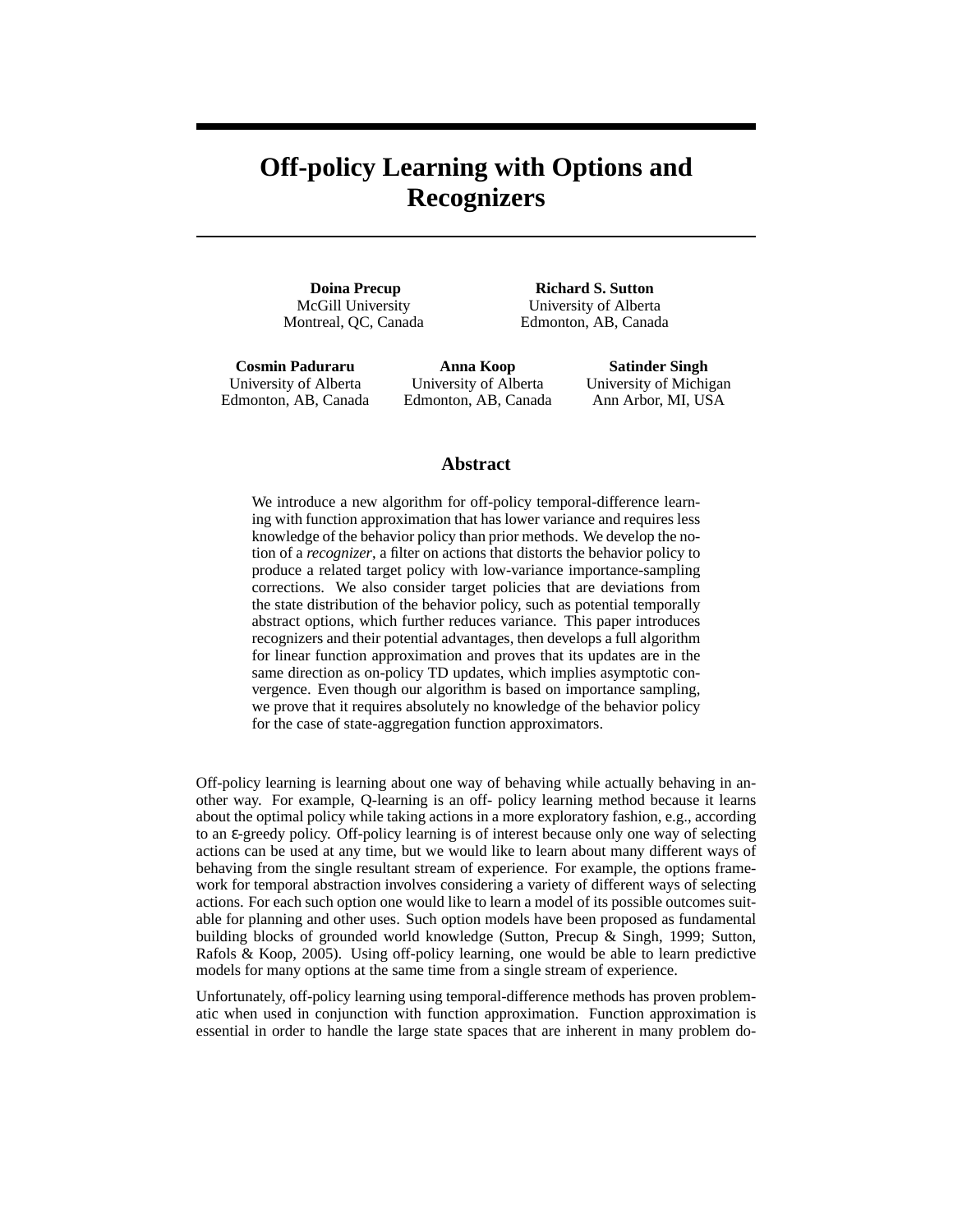mains. Q-learning, for example, has been proven to converge to an optimal policy in the tabular case, but is unsound and may diverge in the case of linear function approximation (Baird, 1996). Precup, Sutton, and Dasgupta (2001) introduced and proved convergence for the first off-policy learning algorithm with linear function approximation. They addressed the problem of learning the expected value of a target policy based on experience generated using a different behavior policy. They used importance sampling techniques to reduce the off-policy case to the on-policy case, where existing convergence theorems apply (Tsitsiklis & Van Roy, 1997; Tadic, 2001). There are two important difficulties with that approach. First, the behavior policy needs to be stationary and known, because it is needed to compute the importance sampling corrections. Second, the importance sampling weights are often ill-conditioned. In the worst case, the variance could be infinite and convergence would not occur. The conditions required to prevent this were somewhat awkward and, even when they applied and asymptotic convergence was assured, the variance could still be high and convergence could be slow.

In this paper we address both of these problems in the context of off-policy learning for options. We introduce the notion of a *recognizer*. Rather than specifying an explicit target policy (for instance, the policy of an option), about which we want to make predictions, a recognizer specifies a condition on the actions that are selected. For example, a recognizer for the temporally extended action of picking up a cup would not specify which hand is to be used, or what the motion should be at all different positions of the cup. The recognizer would recognize a whole variety of directions of motion and poses as part of picking the cup. The advantage of this strategy is not that one might prefer a multitude of different behaviors, but that the behavior may be based on a variety of different strategies, all of which are relevant, and we would like to learn from any of them. In general, a recognizer is a function that recognizes or accepts a space of different ways of behaving and thus, can learn from a wider range of data.

Recognizers have two advantages over direct specification of a target policy: 1) they are a natural and easy way to specify a target policy for which importance sampling will be well conditioned, and 2) they do not require the behavior policy to be known. The latter is important because in many cases we may have little knowledge of the behavior policy, or a stationary behavior policy may not even exist. We show that for the case of state aggregation, even if the behavior policy is unknown, convergence to a good model is achieved.

## **1 Non-sequential example**

The benefits of using recognizers in off-policy learning can be most easily seen in a nonsequential context with a single continuous action. Suppose you are given a sequence of sample actions  $a_i \in [0,1]$ , selected i.i.d. according to probability density  $b : [0,1] \mapsto \Re^+$ (the behavior density). For example, suppose the behavior density is of the oscillatory form shown as a red line in Figure 1. For each each action, *a<sup>i</sup>* , we observe a corresponding outcome,  $z_i \in \mathcal{R}$ , a random variable whose distribution depends only on  $a_i$ . Thus the behavior density induces an outcome density. The on-policy problem is to estimate the mean  $m<sup>b</sup>$  of the outcome density. This problem can be solved simply by averaging the sample outcomes:  $\hat{m}^b = (1/n) \sum_{i=1}^n z_i$ . The off-policy problem is to use this same data to learn what the mean would be if actions were selected in some way other than *b*, for example, if the actions were restricted to a designated range, such as between 0.7 and 0.9.

There are two natural ways to pose this off-policy problem. The most straightforward way is to be equally interested in all actions within the designated region. One professes to be interested in actions selected according to a target density  $\pi$  :  $[0,1] \mapsto \mathfrak{R}^+$ , which in the example would be 5.0 between 0.7 and 0.9, and zero elsewhere, as in the dashed line in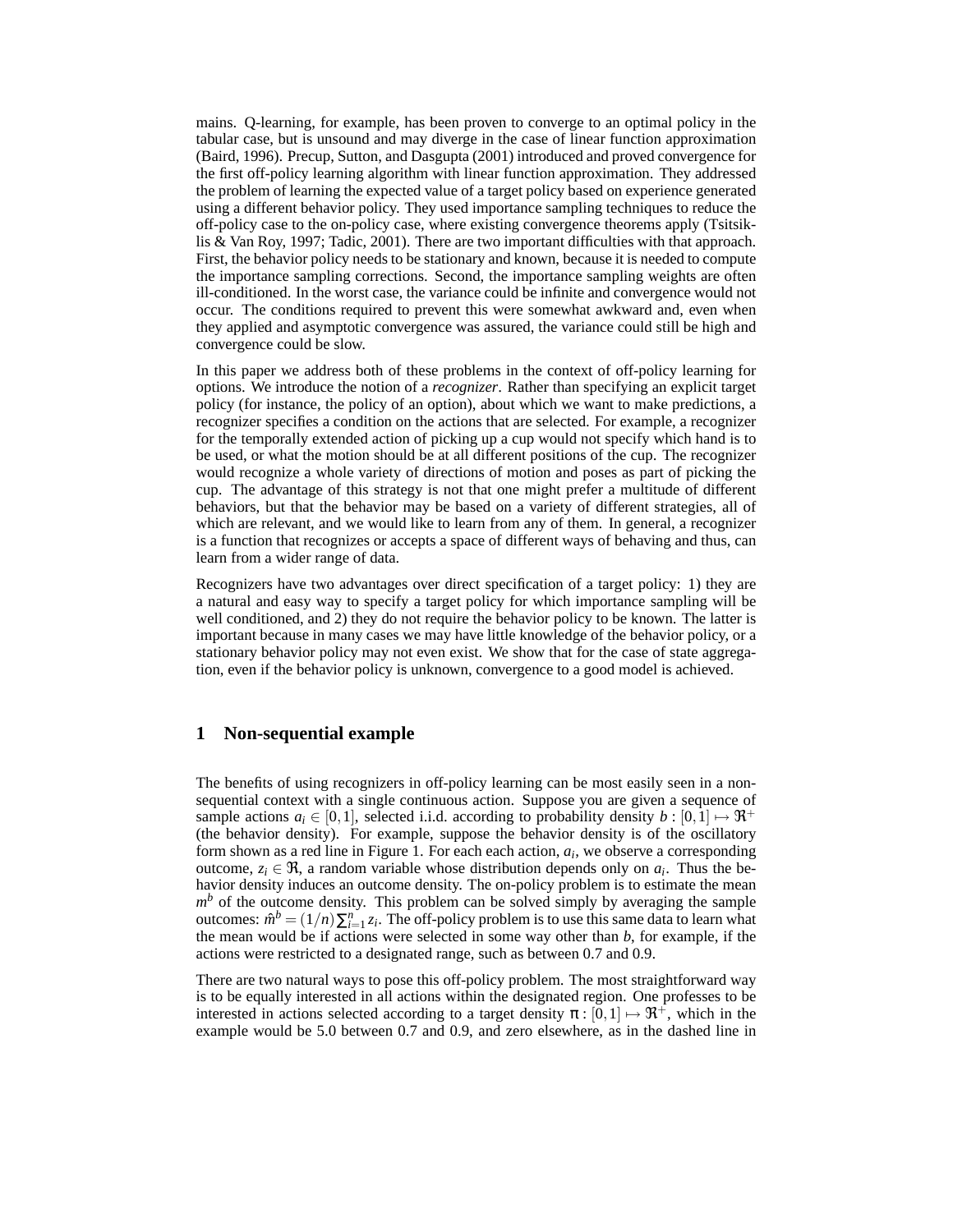

Figure 1: The left panel shows the behavior policy and the target policies for the formulations of the problem with and without recognizers. The right panel shows empirical estimates of the variances for the two formulations as a function of the number sample actions. The lowest line is for the formulation using empirically-estimated recognition probabilities.

Figure 1 (left). The importance- sampling estimate of the mean outcome is

$$
\hat{m}^{\pi} = \frac{1}{n} \sum_{i=1}^{n} \frac{\pi(a_i)}{b(a_i)} z_i.
$$
 (1)

This approach is problematic if there are parts of the region of interest where the behavior density is zero or very nearly so, such as near 0.72 and 0.85 in the example. Here the importance sampling ratios are exceedingly large and the estimate is poorly conditioned (large variance). The upper curve in Figure 1 (right) shows the empirical variance of this estimate as a function of the number of samples. The spikes and uncertain decline of the empirical variance indicate that the distribution is very skewed and that the estimates are very poorly conditioned.

The second way to pose the problem uses recognizers. One professes to be interested in actions to the extent that they are both selected by *b* and within the designated region. This leads to the target policy shown in blue in the left panel of Figure 1 (it is taller because it still must sum to 1). For this problem, the variance of (1) is much smaller, as shown in the lower two lines of Figure 1 (right). To make this way of posing the problem clear, we introduce the notion of a recognizer function  $c : \mathcal{A} \mapsto \mathbb{R}^+$ . The action space in the example is  $A = \begin{bmatrix} 0, 1 \end{bmatrix}$  and the recognizer is  $c(a) = 1$  for *a* between 0.7 and 0.9 and is zero elsewhere. The target policy is defined in general by

$$
\pi(a) = \frac{c(a)b(a)}{\sum_{x} c(x)b(x)} = \frac{c(a)b(a)}{\mu}.
$$
\n(2)

where  $\mu = \sum_{x} c(x) b(x)$  is a constant, equal to the probability of recognizing an action from the behavior policy. Given  $\pi$ ,  $\hat{m}^{\pi}$  from (1) can be rewritten in terms of the recognizer as

$$
\hat{m}^{\pi} = \frac{1}{n} \sum_{i=1}^{n} z_i \frac{\pi(a_i)}{b(a_i)} = \frac{1}{n} \sum_{i=1}^{n} z_i \frac{c(a_i)b(a_i)}{\mu} \frac{1}{b(a_i)} = \frac{1}{n} \sum_{i=1}^{n} z_i \frac{c(a_i)}{\mu}
$$
(3)

Note that the target density does not appear at all in the last expression and that the behavior distribution appears only in  $\mu$ , which is independent of the sample action. If this constant is known, then this estimator can be computed with no knowledge of  $\pi$  or *b*. The constant  $\mu$  can easily be estimated as the fraction of recognized actions in the sample. The lowest line in Figure 1 (right) shows the variance of the estimator using this fraction in place of the recognition probability. Its variance is low, no worse than that of the exact algorithm, and apparently slightly lower. Because this algorithm does not use the behavior density, it can be applied when the behavior density is unknown or does not even exist. For example, suppose actions were selected in some deterministic, systematic way that in the long run produced an empirical distribution like *b*. This would be problematic for the other algorithms but would require no modification of the recognition-fraction algorithm.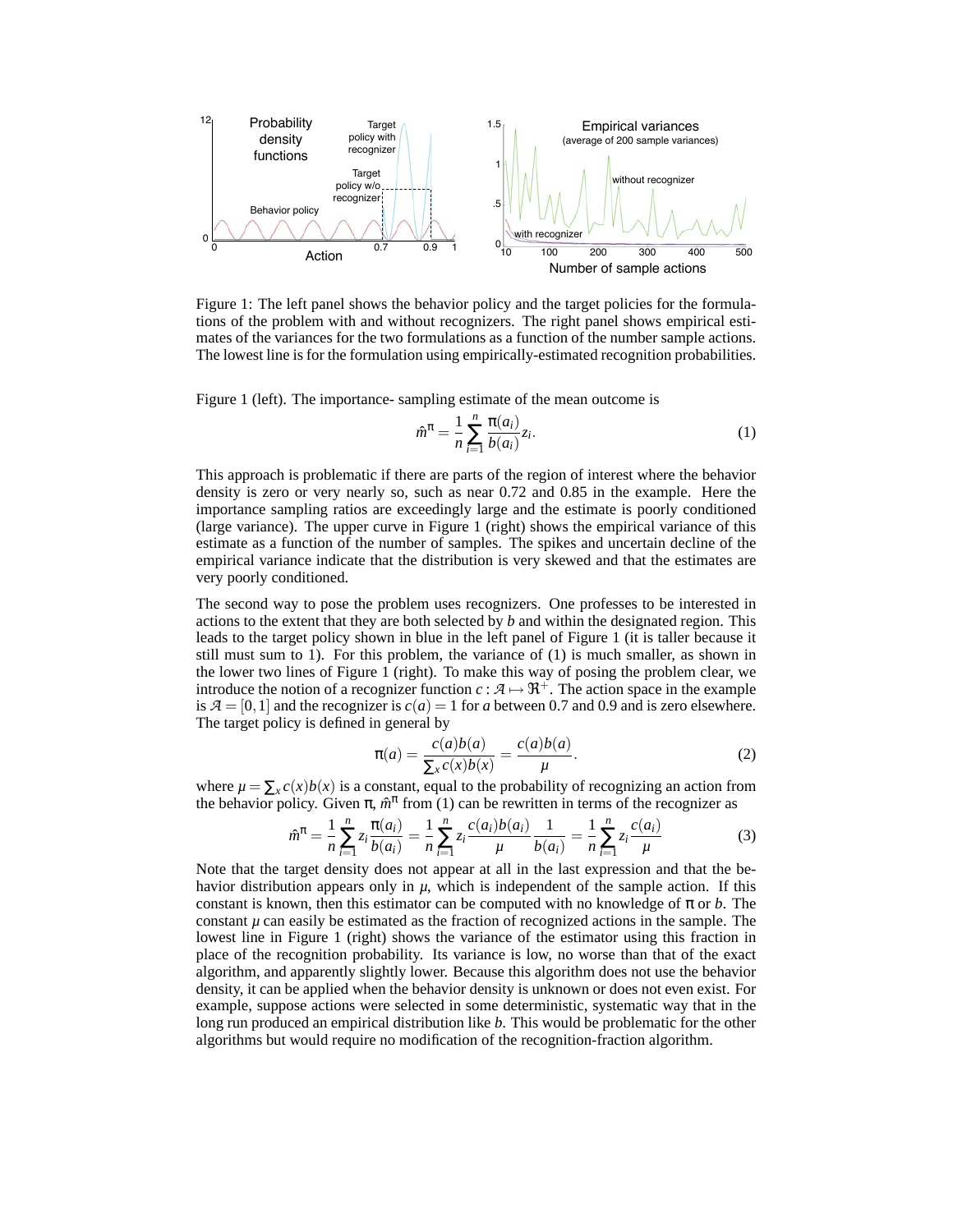# **2 Recognizers improve conditioning of off-policy learning**

The main use of recognizers is in formulating a target density  $\pi$  about which we can successfully learn predictions, based on the current behavior being followed. Here we formalize this intuition.

**Theorem 1** *Let*  $A = \{a_1, \ldots a_k\} \subseteq A$  *be a subset of all the possible actions. Consider a fixed behavior policy b and let* π*<sup>A</sup> be the class of policies that only choose actions from A, i.e., if*  $\pi(a) > 0$  *then*  $a \in A$ *. Then the policy induced by b and the binary recognizer*  $c_A$  *is the policy with minimum-variance one-step importance sampling corrections, among those in* π*A:*

$$
\pi \text{ as given by (2)} = \arg\min_{\pi \in \pi_A} E_b \left[ \left( \frac{\pi(a_i)}{b(a_i)} \right)^2 \right] \tag{4}
$$

**Proof:** Denote  $\pi(a_i) = \pi_i$ ,  $b(a_i) = b_i$ . Then the expected variance of the one-step importance sampling corrections is:

$$
E_b\left[\left(\frac{\pi_i}{b_i}\right)^2\right]-E_b^2\left[\left(\frac{\pi_i}{b_i}\right)\right]=\sum_i b_i\left(\frac{\pi_i}{b_i}\right)^2-1=\sum_i \frac{\pi_i^2}{b_i}-1,
$$

where the summation (here and everywhere below) is such that the action  $a_i \in A$ . We want to find  $\pi$ <sup>*i*</sup> that minimizes this expression, subject to the constraint that  $\sum_i \pi_i = 1$ . This is a constrained optimization problem. To solve it, we write down the corresponding Lagrangian:

$$
L(\pi_i, \beta) = \sum_i \frac{\pi_i^2}{b_i} - 1 + \beta(\sum_i \pi_i - 1)
$$

We take the partial derivatives wrt  $\pi_i$  and  $\beta$  and set them to 0:

$$
\frac{\partial L}{\partial \pi_i} = \pi_i \frac{2}{b_i} + \beta = 0 \Rightarrow \pi_i = -\frac{\beta b_i}{2}
$$
(5)  

$$
\frac{\partial L}{\partial \beta} = \sum_i \pi_i - 1 = 0
$$
(6)

By taking (5) and plugging into (6), we get the following expression for β:

$$
-\frac{\beta}{2}\sum_i b_i = 1 \Rightarrow \beta = -\frac{2}{\sum_i b_i}
$$

By substituting  $β$  into (5) we obtain:

$$
\pi_i = \frac{b_i}{\sum_i b_i}
$$

This is exactly the policy induced by the recognizer defined by  $c(a_i) = 1$  iff  $a_i \in A$ .

We also note that it is advantageous, from the point of view of minimizing the variance of the updates, to have recognizers that accept a broad range of actions:

**Theorem 2** *Consider two binary recognizers*  $c_1$  *and*  $c_2$ *, such that*  $\mu_1 > \mu_2$ *. Then the importance sampling corrections for c*<sup>1</sup> *have lower variance than the importance sampling corrections for c*2*.*

**Proof:** From the previous theorem, we have the variance of a recognizer *cA*:

$$
Var = \sum_{i} \frac{\pi_i^2}{b_i} - 1 = \sum_{i} \left(\frac{b_i}{\sum_{j \in A} b_j}\right)^2 \frac{1}{b_i} - 1 = \frac{1}{\sum_{j \in A} b_j} - 1 = \frac{1}{\mu} - 1 \qquad \diamond
$$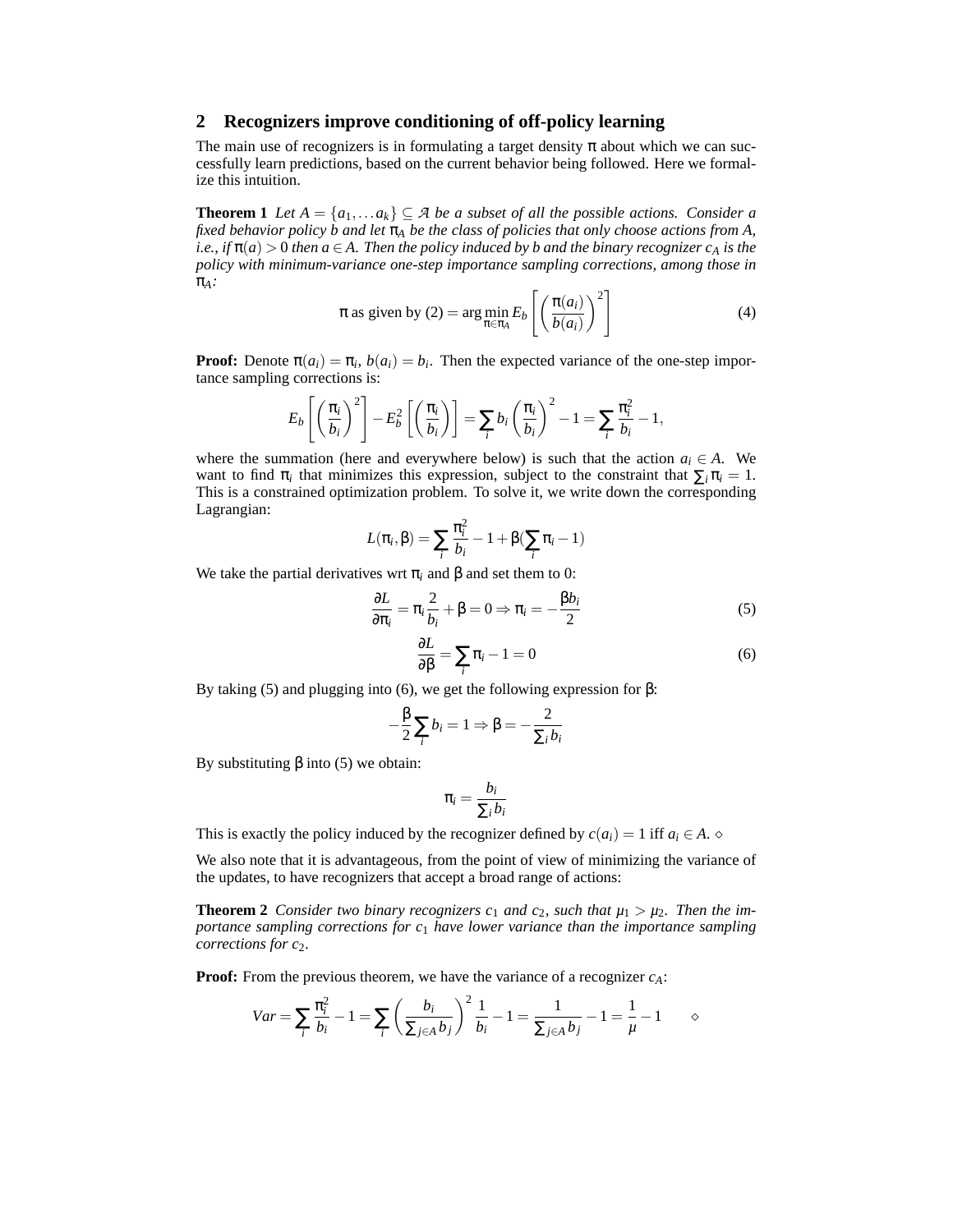## **3 Formal framework for sequential problems**

We turn now to the full case of learning about sequential decision processes with function approximation. We use the standard framework in which an agent interacts with a stochastic environment. At each time step  $t$ , the agent receives a state  $s_t$  and chooses an action  $a_t$ . We assume for the moment that actions are selected according to a fixed behavior policy,  $b: S \times A \rightarrow [0,1]$  where  $b(s,a)$  is the probability of selecting action *a* in state *s*. The behavior policy is used to generate a sequence of experience (observations, actions and rewards). The goal is to learn, from this data, predictions about different ways of behaving. In this paper we focus on learning predictions about expected returns, but other predictions can be tackled as well (for instance, predictions of transition models for options (Sutton, Precup & Singh, 1999), or predictions specified by a TD-network (Sutton & Tanner, 2005; Sutton, Rafols & Koop, 2006)). We assume that the state space is large or continuous, and function approximation must be used to compute any values of interest. In particular, we assume a space of feature vectors  $\Phi$  and a mapping  $\phi : \mathcal{S} \to \Phi$ . We denote by  $\phi_s$  the feature vector associated with *s*.

An option is defined as a triple  $o = \langle I, \pi, \beta \rangle$  where  $I \subseteq S$  is the set of states in which the option can be initiated, π is the internal policy of the option and β : *S* → [0,1] is a stochastic termination condition. In the option work (Sutton, Precup & Singh, 1999), each of these elements has to be explicitly specified and fixed in order for an option to be well defined. Here, we will instead define options implicitly, using the notion of a recognizer.

A recognizer is defined as a function  $c : S \times A \rightarrow [0,1]$ , where  $c(s,a)$  indicates to what extent the recognizer allows action *a* in state *s*. An important special case, which we treat in this paper, is that of binary recognizers. In this case, *c* is an indicator function, specifying a subset of actions that are allowed, or recognized, given a particular state. Note that recognizers do not specify policies; instead, they merely give restrictions on the policies that are allowed or recognized.

A recognizer *c* together with a behavior policy *b* generates a *target policy* π, where:

$$
\pi(s,a) = \frac{b(s,a)c(s,a)}{\sum_{x} b(s,x)c(s,x)} = \frac{b(s,a)c(s,a)}{\mu(s)}
$$
(7)

The denominator of this fraction,  $\mu(s) = \sum_{x} b(s, x) c(s, x)$ , is the *recognition probability* at *s*, i.e., the probability that an action will be accepted at*s* when behavior is generated according to *b*. The policy  $\pi$  is only defined at states for which  $\mu(s) > 0$ . The numerator gives the probability that action *a* is produced by the behavior and recognized in *s*. Note that if the recognizer accepts all state-action pairs, i.e.  $c(s, a) = 1, \forall s, a$ , then  $\pi$  is the same as *b*.

Since a recognizer and a behavior policy can specify together a target policy, we can use recognizers as a way to specify policies for options, using (7). An option can only be initiated at a state for which at least one action is recognized, so  $\mu(s) > 0, \forall s \in I$ . Similarly, the termination condition of such an option, β, is defined as  $β(s) = 1$  if  $μ(s) = 0$ . In other words, the option must terminate if no actions are recognized at a given state. At all other states,  $β$  can be defined between 0 and 1 as desired.

We will focus on computing the reward model of an option  $o$ , which represents the expected total return. The expected values of different features at the end of the option can be estimated similarly. The quantity that we want to compute is

$$
E_o\{R(s)\} = E\{r_1 + r_2 + \ldots + r_T | s_0 = s, \pi, \beta\}
$$

where  $s \in I$ , experience is generated according to the policy of the option,  $\pi$ , and  $T$  denotes the random variable representing the time step at which the option terminates according to β. We assume that linear function approximation is used to represent these values, i.e.

$$
E_o\{R(s)\}\approx \theta^T\phi_s
$$

where  $\theta$  is a vector of parameters.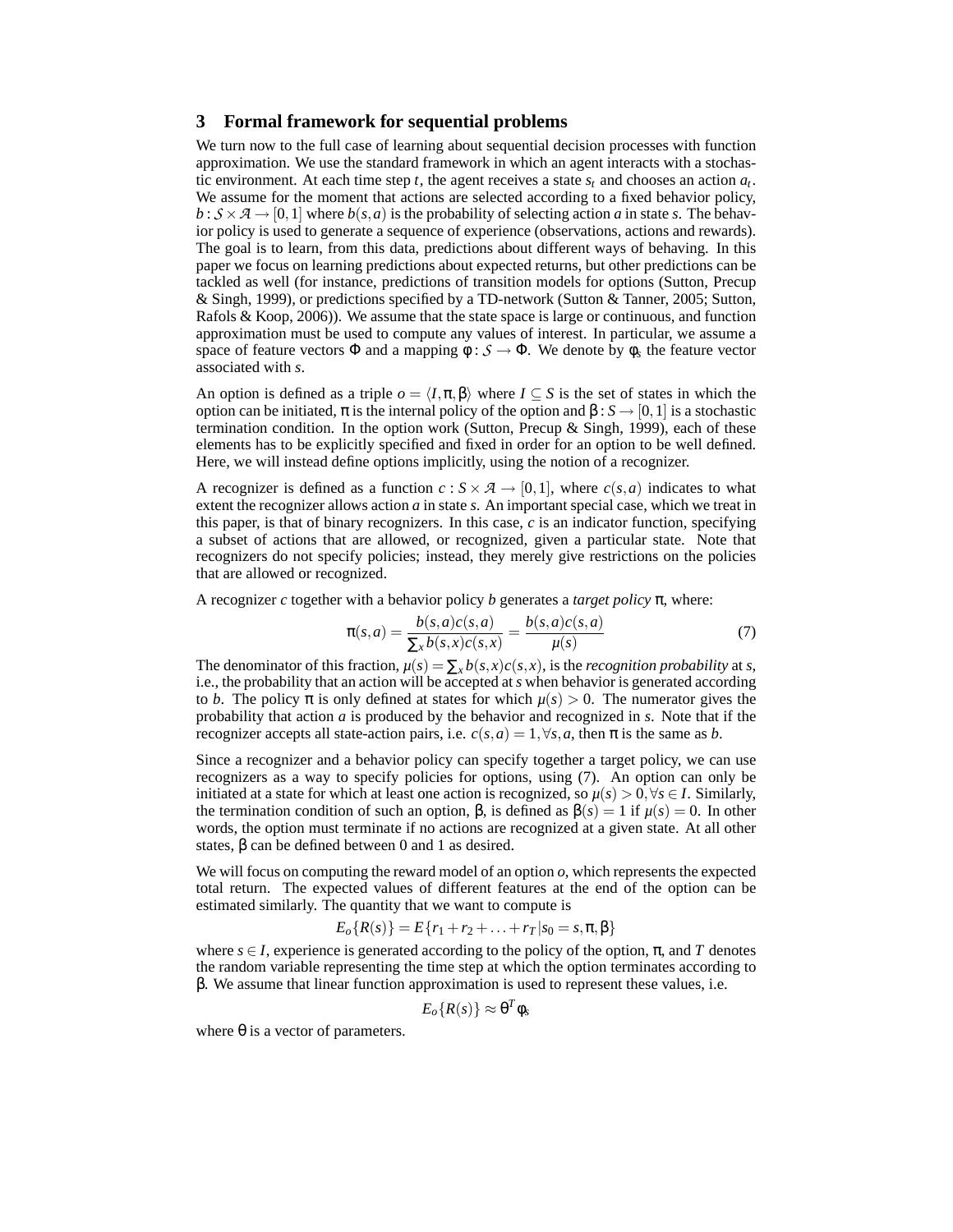# **4 Off-policy learning algorithm**

In this section we present an adaptation of the off-policy learning algorithm of Precup, Sutton & Dasgupta (2001) to the case of learning about options. Suppose that an option's policy  $\pi$  was used to generate behavior. In this case, learning the reward model of the option is a special case of temporal-difference learning of value functions. The forward view of this algorithm is as follows. Let  $\bar{R}^{(n)}_t$  denote the truncated *n*-step return starting at time step *t* and let  $y_t$  denote the 0-step truncated return,  $\bar{R}_t^{(0)}$ . By the definition of the *n*-step truncated return, we have:

$$
\bar{R}_{t}^{(n)} = r_{t+1} + (1 - \beta_{t+1})\bar{R}_{t+1}^{(n-1)}.
$$

This is similar to the case of value functions, but it accounts for the possibility of terminating the option at time step  $t + 1$ . The  $\lambda$ -return is defined in the usual way:

$$
\bar{R}_t^{\lambda} = (1 - \lambda) \sum_{n=1}^{\infty} \lambda^{n-1} \bar{R}_t^{(n)}.
$$

The parameters of the linear function approximator are updated on every time step proportionally to:

$$
\Delta \bar{\theta}_t = \left[ \bar{R}_t^{\lambda} - y_t \right] \nabla_{\theta} y_t (1 - \beta_1) \cdots (1 - \beta_t).
$$

In our case, however, trajectories are generated according to the behavior policy *b*. The main idea of the algorithm is to use importance sampling corrections in order to account for the difference in the state distribution of the two policies.

Let  $\rho_t = \frac{\pi(s_t, a_t)}{h(s_t, a_t)}$  $\frac{h(S_t, a_t)}{b(S_t, a_t)}$  be the importance sampling ratio at time step *t*. The truncated *n*-step return,  $R_t^{(n)}$ , satisfies:

$$
R_t^{(n)} = \rho_t[r_{t+1} + (1 - \beta_{t+1})R_{t+1}^{(n-1)}].
$$

The update to the parameter vector is proportional to:

$$
\Delta \theta_t = \left[ R_t^{\lambda} - y_t \right] \nabla_{\theta} y_t \rho_0 (1 - \beta_1) \cdots \rho_{t-1} (1 - \beta_t).
$$

The following result shows that the expected updates of the on-policy and off-policy algorithms are the same.

**Theorem 3** *For every time step t*  $\geq 0$  *and any initial state s,* 

$$
E_b[\Delta \theta_t | s] = E_{\pi}[\Delta \bar{\theta}_t | s].
$$

**Proof:** First we will show by induction that  $E_b\{R_t^{(n)}|s\} = E_{\pi}\{\bar{R}_t^{(n)}|s\}, \forall n$  (which implies that  $E_b\{R_t^{\lambda}|s\} = E_{\pi}(\bar{R}_t^{\lambda}|s\})$ . For  $n = 0$ , the statement is trivial. Assuming that it is true for *n*−1, we have

$$
E_b\left\{R_t^{(n)}|s\right\} = \sum_a b(s,a) \sum_{s'} P_{ss'}^a \rho(s,a) \left[r_{ss'}^a + (1-\beta(s'))E_b\left\{R_{t+1}^{(n-1)}|s'\right\}\right]
$$
  

$$
= \sum_a \sum_{s'} P_{ss'}^a b(s,a) \frac{\pi(s,a)}{b(s,a)} \left[r_{ss'}^a + (1-\beta(s'))E_\pi\left\{\bar{R}_{t+1}^{(n-1)}|s'\right\}\right]
$$
  

$$
= \sum_a \pi(s,a) \sum_{s'} P_{ss'}^a \left[r_{ss'}^a + (1-\beta(s'))E_\pi\left\{\bar{R}_{t+1}^{(n-1)}|s'\right\}\right] = E_\pi\left\{\bar{R}_t^{(n)}|s\right\}.
$$

Now we are ready to prove the theorem's main statement. Defining  $\Omega_t$  to be the set of all trajectory components up to state  $s_t$ , we have:

$$
E_b \{\Delta \theta_t | s\} = \sum_{\omega \in \Omega_t} P_b(\omega | s) E_b \left\{ (R_t^{\lambda} - y_t) \nabla_{\theta} y_t | \omega \right\} \prod_{i=0}^{t-1} \rho_i (1 - \beta_{i+1})
$$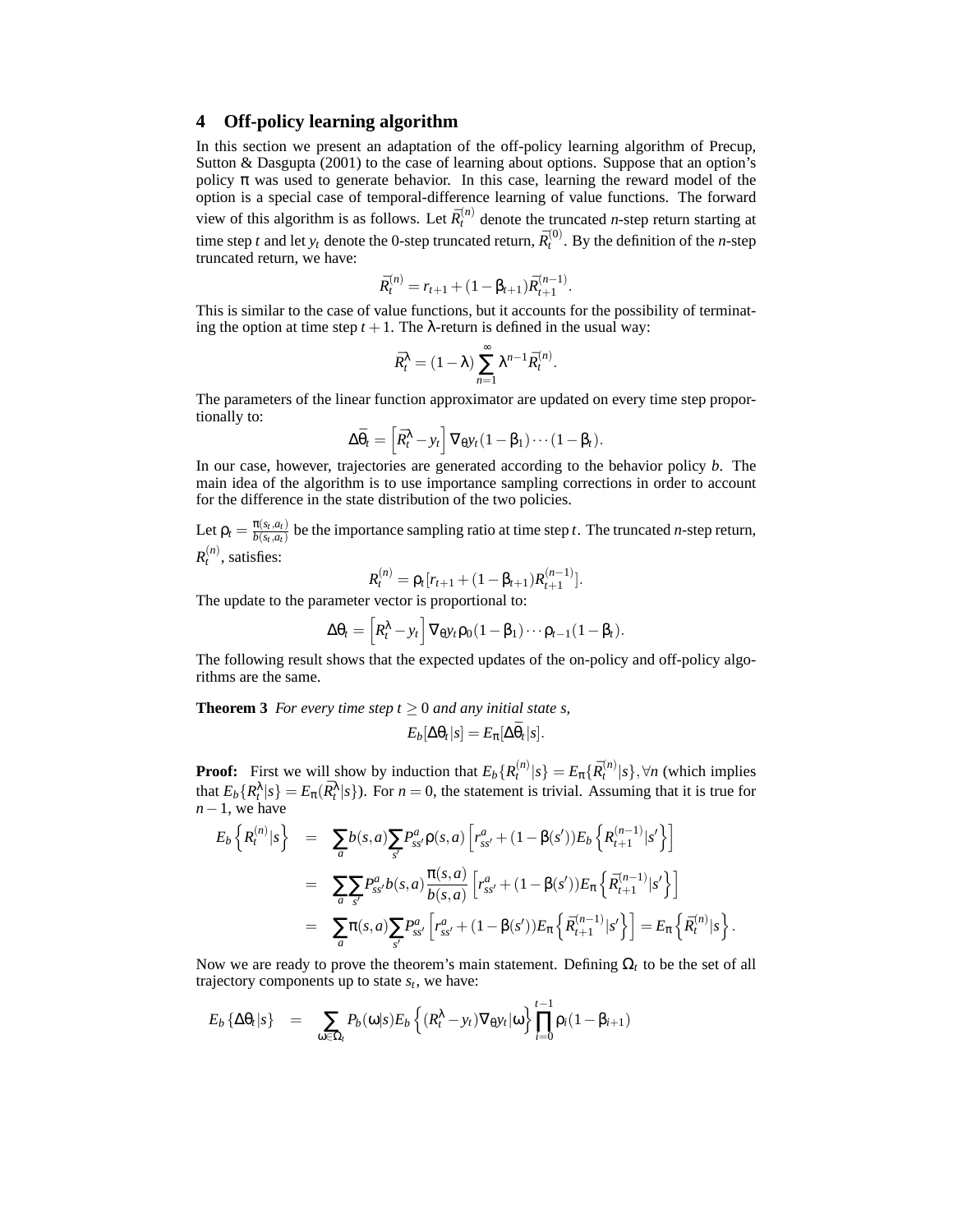$$
= \sum_{\omega \in \Omega_t} \left( \prod_{i=0}^{t-1} b_i P_{s_i s_{i+1}}^{\alpha_i} \right) \left[ E_b \left\{ R_t^{\lambda} | s_t \right\} - y_t \right] \nabla_{\theta} y_t \prod_{i=0}^{t-1} \frac{\pi_i}{b_i} (1 - \beta_{i+1})
$$
  
\n
$$
= \sum_{\omega \in \Omega_t} \left( \prod_{i=0}^{t-1} \pi_i P_{s_i s_{i+1}}^{\alpha_i} \right) \left[ E_{\pi} \left\{ \bar{R}_t^{\lambda} | s_t \right\} - y_t \right] \nabla_{\theta} y_t (1 - \beta_1) \dots (1 - \beta_t)
$$
  
\n
$$
= \sum_{\omega \in \Omega_t} P_{\pi}(\omega | s) E_{\pi} \left\{ (\bar{R}_t^{\lambda} - y_t) \nabla_{\theta} y_t | \omega \right\} (1 - \beta_1) \dots (1 - \beta_t) = E_{\pi} \left\{ \Delta \bar{\theta}_t | s \right\}.
$$

Note that we are able to use  $s_t$  and  $\omega$  interchangeably because of the Markov property.  $\diamond$ 

Since we have shown that  $E_b[\Delta\theta_t|s] = E_{\pi}[\Delta\bar{\theta}_t|s]$  for any state *s*, it follows that the expected updates will also be equal for any distribution of the initial state *s*. When learning the model of options with data generated from the behavior policy *b*, the starting state distribution with respect to which the learning is performed,  $I_0$  is determined by the stationary distribution of the behavior policy, as well as the initiation set of the option *I*. We note also that the importance sampling corrections only have to be performed for the trajectory since the initiation of the updates for the option. No corrections are required for the experience prior to this point. This should generate updates that have significantly lower variance than in the case of learning values of policies (Precup, Sutton & Dasgupta, 2001).

Because of the termination condition of the option,  $\beta$ ,  $\Delta\theta$  can quickly decay to zero. To avoid this problem, we can use a *restart function*  $g : S \rightarrow [0,1]$ , such that  $g(s_t)$  specifies the extent to which the updating episode is considered to start at time *t*. Adding restarts generates a new forward update:

$$
\Delta\theta_t = (R_t^{\lambda} - y_t)\nabla_{\theta}y_t \sum_{i=0}^t g_i \rho_i \dots \rho_{t-1} (1 - \beta_{i+1}) \dots (1 - \beta_t),
$$
\n(8)

where  $R_t^{\lambda}$  is the same as above. With an adaptation of the proof in Precup, Sutton & Dasgupta (2001), we can show that we get the same expected value of updates by applying this algorithm from the original starting distribution as we would by applying the algorithm without restarts from a starting distribution defined by  $I_0$  and  $g$ . We can turn this forward algorithm into an incremental, backward view algorithm in the following way:

- Initialize  $k_0 = g_0, e_0 = k_0 \nabla_{\theta} y_0$
- At every time step *t*:

$$
\delta_t = \rho_t (r_{t+1} + (1 - \beta_{t+1})y_{t+1}) - y_t \n\theta_{t+1} = \theta_t + \alpha \delta_t e_t \nk_{t+1} = \rho_t k_t (1 - \beta_{t+1}) + g_{t+1} \ne_{t+1} = \lambda \rho_t (1 - \beta_{t+1}) e_t + k_{t+1} \nabla_{\theta} y_{t+1}
$$

Using a similar technique to that of Precup, Sutton & Dasgupta (2001) and Sutton & Barto (1998), we can prove that the forward and backward algorithm are equivalent (omitted due to lack of space). This algorithm is guaranteed to converge if the variance of the updates is finite (Precup, Sutton & Dasgupta, 2001). In the case of options, the termination condition β can be used to ensure that this is the case.

### **5 Learning when the behavior policy is unknown**

In this section, we consider the case in which the behavior policy is unknown. This case is generally problematic for importance sampling algorithms, but the use of recognizers will allow us to define importance sampling corrections, as well as a convergent algorithm. Recall that when using a recognizer, the target policy of the option is defined as:

$$
\pi(s,a) = \frac{c(s,a)b(s,a)}{\mu(s)}
$$